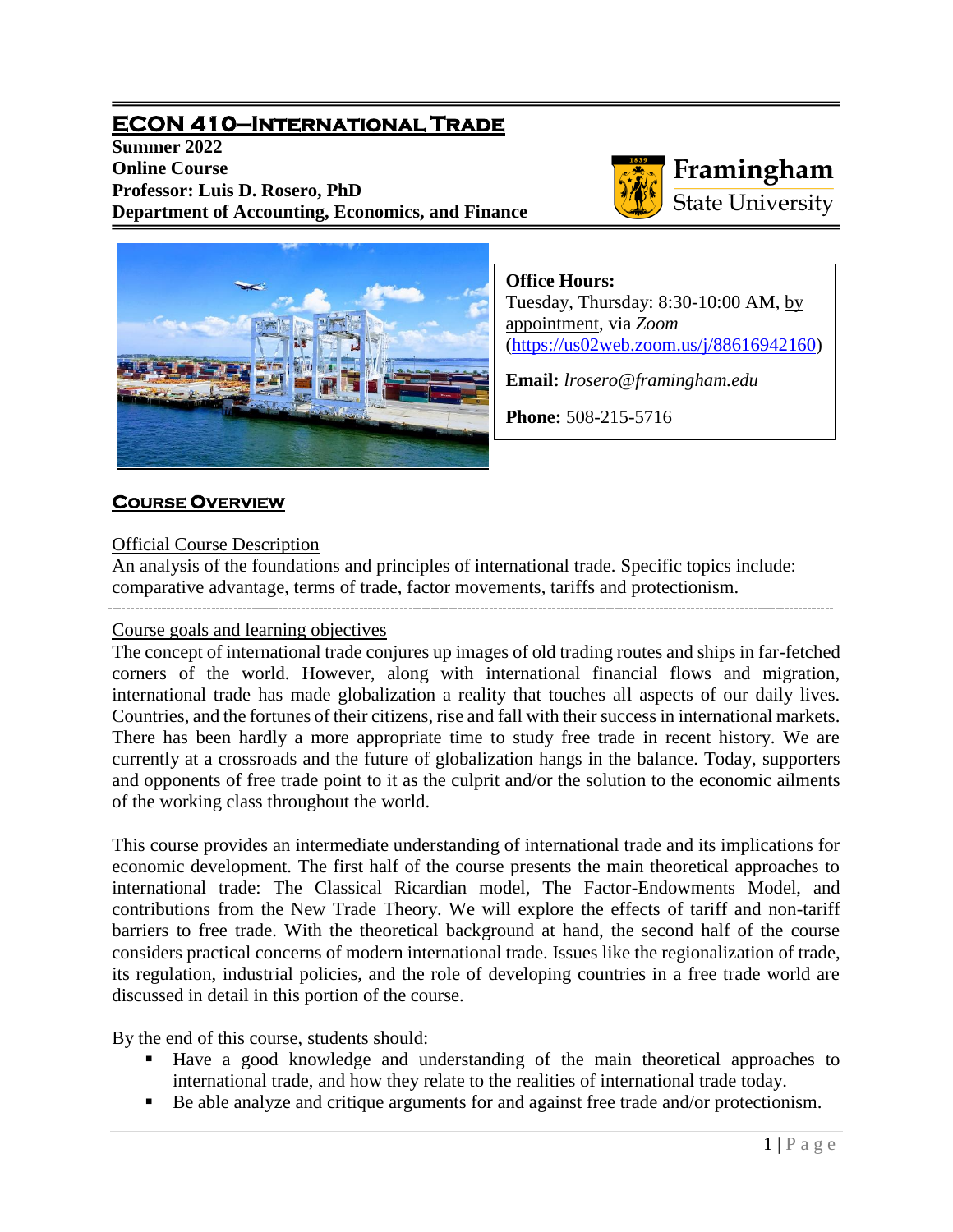Be familiar with the collection and analysis of quantitative and qualitative data on international trade, as well as methods to effectively present and discuss these data.

#### **CLASS EXPECTATIONS**

 All work submitted must be original. Plagiarism is a serious academic violation (see the University's Academic Honesty Policy below). *Plagiarized assignments automatically receive a grade of zero* and are reported to the Dean of Students.

 Students are expected to keep up with class readings and to participate actively in class by posting on the respective discussion boards.

 Students are *strongly encouraged* to e-mail or call me with questions or concerns about the course, or just to talk to me. Please note that e-mails are most likely to be answered during business hours. That is, students may expect a prompt response Monday through Friday until 6pm. Questions about assignments are mostly likely to be answered when posed in advance (i.e. please don't e-mail me about an assignment just hours before it is due—I might not get your message in time to respond).

 Power Point presentations and other materials will be posted on a regular basis for each section. Please make sure to review these thoroughly and contact me with any questions.

 Students are expected to frequently check their blackboard account and their official Framingham State e-mail address for course updates and other notices. I will use your official e-mail addresses for communication.

## **TEXTBOOK, ETC.**



The main textbook we will use for this course is Robert Carbaugh's "International Economics", Seventeenth Edition. This textbook is required, and available from the university's bookstore, as well as from other online sources. In addition to the main textbook, we will rely on newspaper and/or journal articles as outlined in the tentative course schedule below. Article and textbook readings are required, unless stated otherwise.

It is critical and expected that *everyone* has access to the book and articles, and keeps up with the assigned readings for each class. Please note that all homework assignments will be completed on the course's Canvas page. The tentative schedule provided at the end of the syllabus lists the main reading assignments for each week. Additional short readings from other sources (e.g. WSJ, The Economist, etc.) will be provided by the instructor and/or made available through Canvas. These readings will also be critical to your learning in this course. It is highly recommended that students keep up with current regional and international events by frequently reading news outlets such as *The Economist,* or *the New York Times.*

### **GRADING**

The final grade for this course will be assigned based on online quizzes, homework assignments, and a short final paper. Late work will NOT be accepted. Please note that grades will be frequently posted on Canvas, so that you have an idea of your performance in the course. Final grades are based *entirely* on your performance in all of the assignments. If you are concerned about your performance in the course, please contact me early so that I can suggest alternative study strategies and resources. **Important:** There is no "extra credit" work provided on an individual basis. Make-up assignments are only provided with valid medical documentation.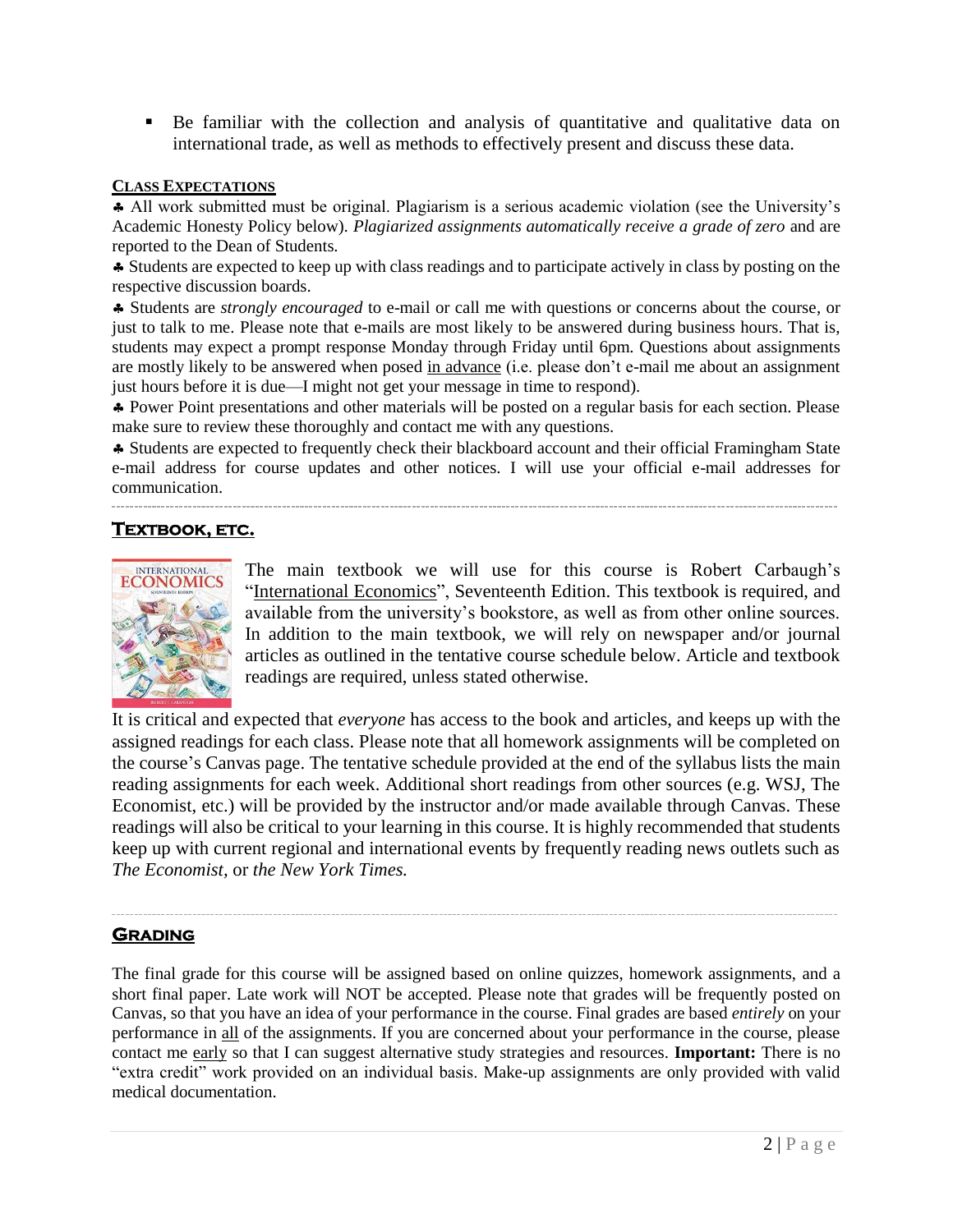#### Online Quizzes: 35% Problem Sets: 40% Research Paper: 25%

#### *Reading Comprehension Quizzes (Timed)*

The material covered in this course can be relatively easy or very challenging depending on your level of preparation for the course. The best way to prepare for this course is to complete the reading assignments in advance. In order to ensure reading completion and comprehension, 9 quizzes (based on the chapter assignments for the day) will be conducted throughout the semester. Please refer to the schedule below for specific dates and chapters included in each quiz.

Quizzes will be made available on Canvas. Important: Quizzes will be posted on the day prior to the due date. Without exception, these timed quizzes will only be available until midnight of the due date, so please plan accordingly. You will get only one chance to complete the quiz once you have started it. Quizzes are NOT optional, and account for a significant part of your grade, so please make sure to complete them. Class notes and textbook can be used. Questions with regards to the content in the chapter in preparation for the quiz can be directed to the instructor via email in advance. The average of the seven highest quiz scores will account for 35% of your final grade.

#### *Problem Sets*

Four (4) problem sets will be assigned throughout the course. Each student is expected to work individually on these assignments. Please note that problem sets are NOT optional and failure to complete any of them can significantly affect your final grade. You will have at least a week to complete each homework – see schedule below for assigned dates. It is critical that you begin working on these assignments soon after they are posted on Canvas. Combined, these problem sets will account for 40% of your final grade.

#### *Research Paper*

Students will research and write a short paper on a topic related to international trade. For this assignment, you will be expected to use the models and tools learned throughout the semester to provide an analytical assessment of the trade topic chosen. Detailed instructions on writing your research paper have been made available on Canvas. The final paper accounts for 25% of the course's final grade.

Grade guidelines and equivalences are in line with the university's grading policies available on the catalog: [\(http://www.framingham.edu/undergraduate-catalogs/\)](http://www.framingham.edu/undergraduate-catalogs/). General grade equivalences are as follows, with rounding of the final grade to the nearest whole number:

| Letter                | <b>Percent</b> | 4.0 Scale |
|-----------------------|----------------|-----------|
| Grade                 | Grade          |           |
| A                     | $93 - 100$     | 4.0       |
| $A-$                  | 90-92          | 3.7       |
| $B+$                  | 87-89          | 3.3       |
| B                     | 83-86          | 3.0       |
| $B-$                  | 80-82          | 2.7       |
| $C+$                  | 77-79          | 2.3       |
| $\mathcal{C}_{0}^{0}$ | 73-76          | 2.0       |
| $\mathcal{C}$         | 70-72          | 1.7       |
| $D+$                  | 67-69          | 1.3       |
| D                     | 63-66          | 1.0       |
| $D-$                  | 60-62          | 0.7       |
| F                     | Below 60       | 0.0       |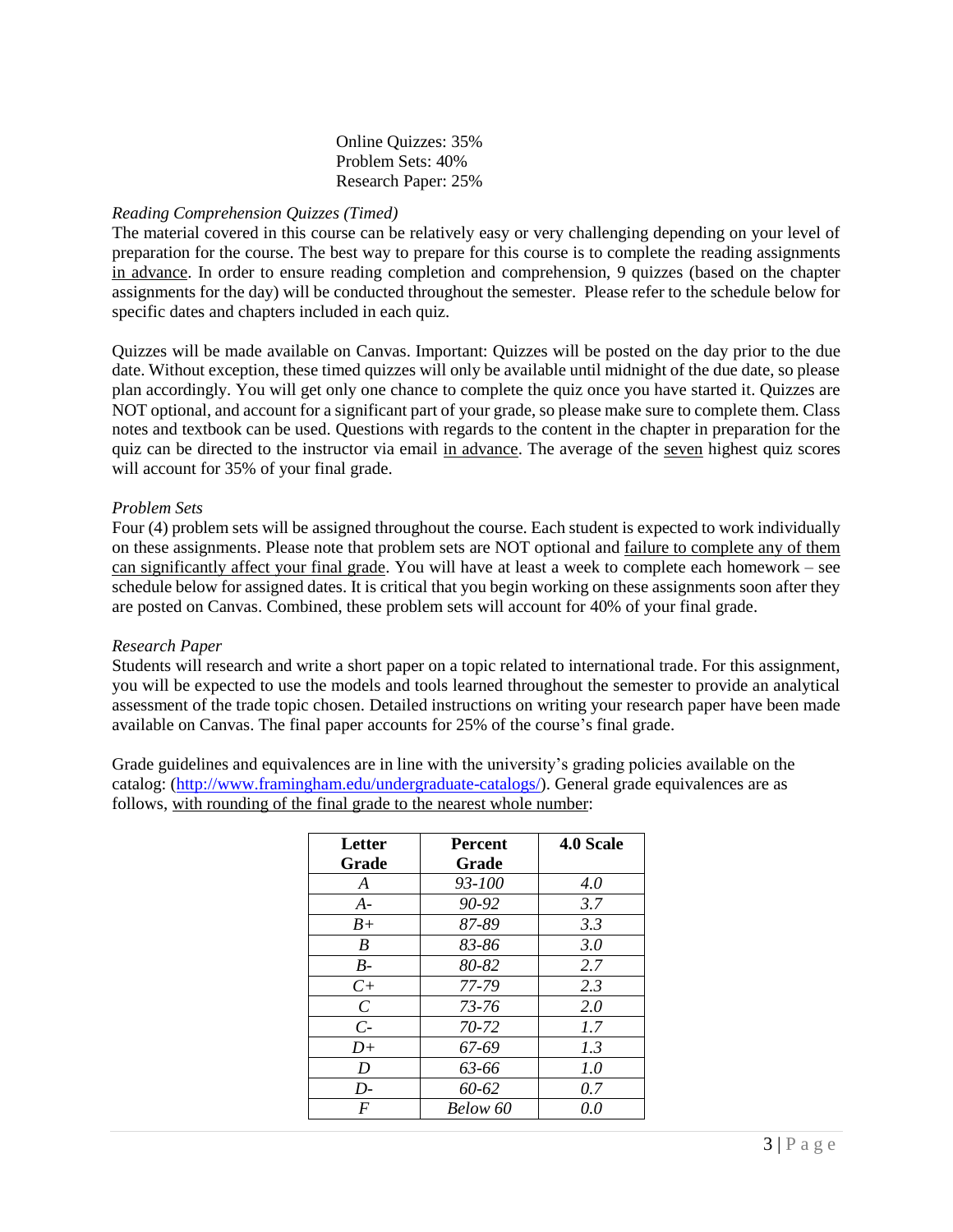## **TENTATIVE SCHEDULE**

Note: The following are the primary readings for these dates. Additional readings may be assigned as we move forward. These will be made available in advance as the semester progresses. Please note that given time constraints, we will not necessarily be able to cover all information from the textbook during class time. However, you are responsible for all material below. Readings are to be done *before* the class on the dates listed. Dates are subject to change by instructor with previous notice.

IMPORTANT: All times in this document are based on Eastern Time (i.e. Framingham State's time zone)  **International Trade & Globalization: Theoretical Background**  5/30 *Introduction to International Economics* Carbaugh, Chapter 1 Coughlin, Cletus, C., "The Controversy Over Free Trade: The Gap between Economists and the General Public," Federal Reserve Bank of Saint Louis, 2002. Available [here.](https://files.stlouisfed.org/files/htdocs/publications/review/02/01/1-22Coughlin.pdf) Krugman, Paul, "What Do Undergrads Need to Know About Trade?" *American Economic Review*, 83(2): 23-26, 1993. 6/1 *Ricardian Model and Comparative Advantage* Carbaugh, Chapter 2 (including 'Exploring Further' 2.1, 2.2) **Quiz 1** (based on Ch. 2) due 6/1 by midnight 6/3 *Hecksher-Ohlin Model and Extensions* Carbaugh, Chapter 3 (including 'Exploring Further' 3.1) The Economist, "An Inconvenient Iota of Truth", August 2016 (Found [here\)](https://www.economist.com/economics-brief/2016/08/06/an-inconvenient-iota-of-truth). **Quiz 2** (based on Ch. 3) due 6/3 by midnight 6/6 **PROBLEM SET 1: Available until midnight** (based on Chs. 1, 2, 3) **BARRIERS TO FREE TRADE** 6/8 *Barriers to Trade: Tariffs*  $\triangleleft$  Carbaugh, Chapter 4 (including 'Exploring Further' 4.2) **Quiz 3** (based on Ch. 4) due 6/8 by midnight 6/10 *Barriers to Trade: Quotas and Other Non-Tariff Barriers*  $\triangleleft$  Carbaugh, Chapter 5 (including 'Exploring Further' 5.1, 5.2) **Quiz 4** (based on Ch. 5) due 6/10 by midnight 6/13 **PROBLEM SET 2: Available until midnight** (based on Chs. 4, 5) **International Trade Today** 6/15 *Trade Regulations and International Policies* Carbaugh, Chapter 6  $\cdot \cdot$  The Economist Magazine, "Who Elected the WTO?", September 27<sup>th</sup>, 2001 ❖ Planet Money: "The Cotton Wars" (found [here\)](http://www.npr.org/blogs/money/2013/05/03/180912847/episode-224-the-cotton-wars). **Quiz 5** (based on Ch. 6) due 6/15 by midnight 6/17 *International Trade and Developing Nations* Carbaugh, Chapter 7 Chang, Ha-Joon, "Kicking Away the Ladder: The 'Real' History of Free Trade", Foreign Policy in Focus, Special Report, December 2003 **Quiz 6** (based on Ch. 7) due 6/17 by midnight 6/20 **PROBLEM SET 3: Available until midnight** (based on Chs. 6, 7) 6/22 *Regional Trade Agreements* Carbaugh, Chapter 8 **Quiz 7** (based on Ch. 8) due 6/22 by midnight 6/24 **RESEARCH PAPER MEETINGS** 6/26 (Sunday) **RESEARCH PAPER DUE (BY MIDNIGHT)**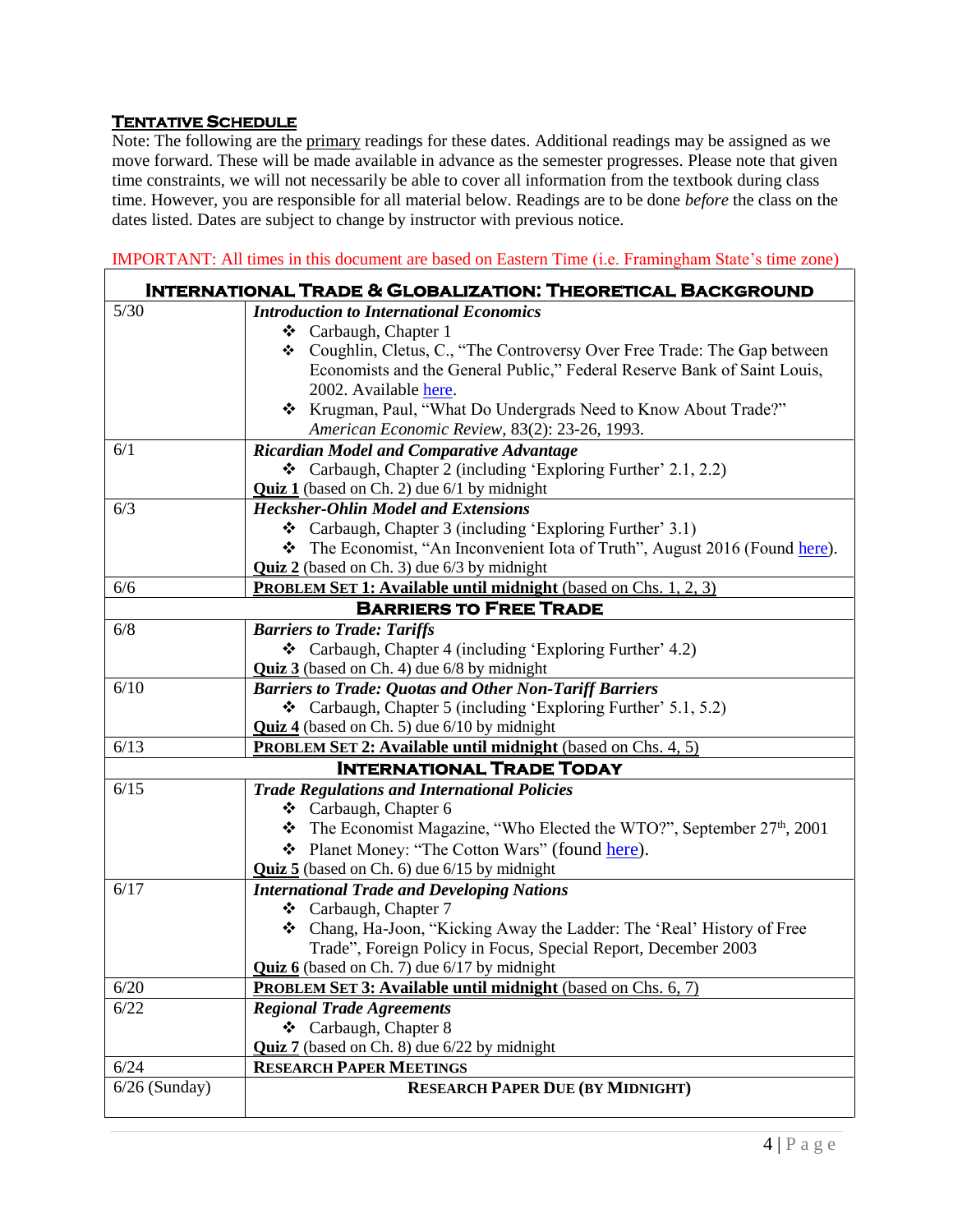| 6/27 | <b>International Factor Movements and Multinational Enterprises</b>     |
|------|-------------------------------------------------------------------------|
|      | ❖ Carbaugh, Chapter 9                                                   |
|      | ❖ Loomis, E., "How Trade Deals and Immigration Laws Hurt Workers—       |
|      | Mexican Workers", The New Republic, March 2018.                         |
|      | <b>Quiz 8</b> (based on Ch. 9) due 6/27 by midnight                     |
| 6/29 | <b>The Balance-of-Payments</b>                                          |
|      | ❖ Carbaugh, Chapter 10                                                  |
|      | <b>Quiz 9</b> (based on Ch. 10) due 6/29 by midnight                    |
| 7/1  | <b>PROBLEM SET 4: Available until midnight</b> (based on Chs. 8, 9, 10) |
|      |                                                                         |

### **DISABILITY SERVICES**

Framingham State University offers equal opportunities to all qualified students, including those with disabilities and impairments. The University is committed to making reasonable accommodations as are necessary to ensure that its programs and activities do not discriminate, or have the effect of discriminating, on the basis of disability. Academic Support serves students with learning and psychiatric disabilities as well as students with visual, mobility and hearing impairments. If you require accommodations for this class, please provide me with a copy of your Accommodation Agreement as soon as possible so that we can discuss your specific needs. Any information that you share with me will be held in the strictest confidence, unless you give me permission to do otherwise. If you require academic accommodations or need additional information, please contact Ms. LaDonna Bridges as soon as possible at 508-626-4906 or check the Center for Academic Success and Advising (CASA)'s website.

## **FRAMINGHAM STATE UNIVERSITY'S ACADEMIC HONESTY POLICY**

Integrity is essential to academic life. Consequently, students who enroll at Framingham State University agree to maintain high standards of academic honesty and scholarly practice. They shall be responsible for familiarizing themselves with the published policies and procedures regarding academic honesty.

Faculty members shall, at their discretion, include in the course syllabus additional statements relating the definition of academic honesty to their courses. They shall administer hour tests and exams in such a manner as to provide the best possible situation for all students. Faculty shall proctor exams, or, if they feel it is suitable to schedule a non-proctored exam, shall designate in writing at the beginning of the examination: 1) where they shall be found during the period and 2) where the exam papers are to be turned in.

Academic honesty requires but is not limited to the following practices: appropriately citing all published and unpublished sources, whether quoted, paraphrased, or otherwise expressed, in all of the student's oral and written, technical, and artistic work; observing the policies regarding the use of technical facilities. Infractions of the Policy on Academic Honesty include, but are not limited to:

1. Plagiarism: claiming as one's own work the published or unpublished literal or paraphrased work of another. It should be recognized that plagiarism is not only academically dishonest but also illegal.

2. Cheating on exams, tests, quizzes, assignments, and papers, including the giving or acceptance of these materials and other sources of information without the permission of the instructor(s). 3. Unauthorized collaboration with other individuals in the preparation of course assignments.

4. Submitting without authorization the same assignment for credit in more than one course.

5. Use of dishonest procedures in computer, laboratory, studio, or field work. Further clarification on academic honesty will be provided, when appropriate, in individual courses.

6. Misuse of the University's technical facilities (computer machinery, laboratories, media equipment, etc.), either maliciously or for personal gain. Examples include but are not necessarily limited to: